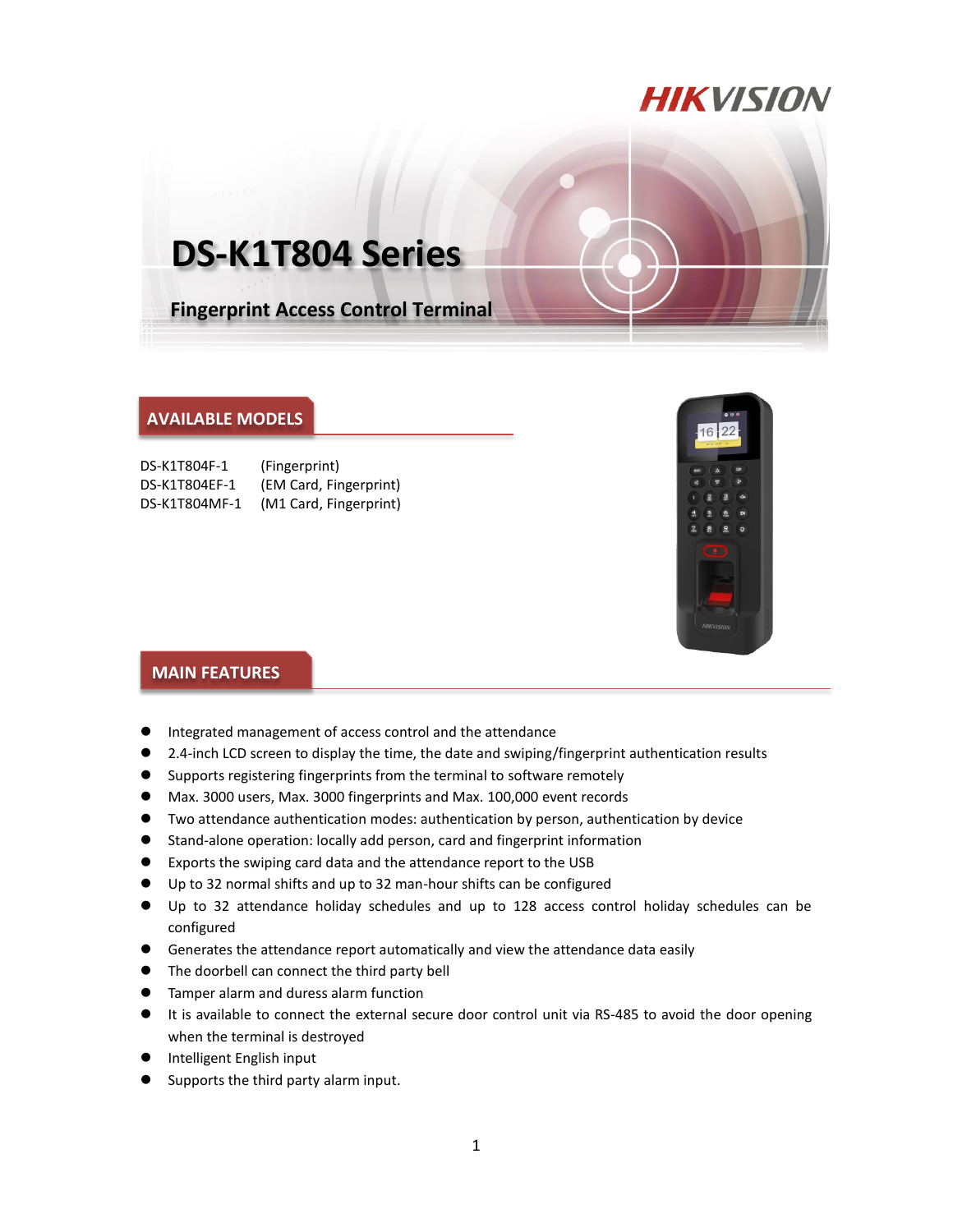## **SPECIFICATIONS**

| <b>Model</b><br><b>Parameters</b> | <b>DS-K1T804F-1</b>                                            | <b>DS-K1T804MF-1</b>         | <b>DS-K1T804EF-1</b>         |  |
|-----------------------------------|----------------------------------------------------------------|------------------------------|------------------------------|--|
| <b>Operating System</b>           | Linux                                                          |                              |                              |  |
|                                   | Up to 3000 Valid Cards;                                        |                              |                              |  |
| <b>Storage</b>                    | Up to 100,000 Event Records;                                   |                              |                              |  |
|                                   | Up to 150,000 Attendance Records                               |                              |                              |  |
| <b>Fingerprint Capacity</b>       | Up to 3000 Fingerprints; Up to 10 Fingerprints for Each Person |                              |                              |  |
| <b>Fingerprint Comparing</b>      |                                                                |                              |                              |  |
| <b>Mode</b>                       | 1:1 and 1:N, N=3000                                            |                              |                              |  |
| <b>Card Reading</b>               | $<$ 1 s                                                        |                              |                              |  |
| <b>Response Duration</b>          |                                                                |                              |                              |  |
| <b>Fingerprint</b>                | $< 1$ s                                                        |                              |                              |  |
| Authentication<br><b>Duration</b> |                                                                |                              |                              |  |
|                                   |                                                                |                              |                              |  |
| <b>FAR(False Accept</b><br>Rate)  | $\leq 0.001 \%$                                                |                              |                              |  |
| <b>FRR (False Rejection</b>       |                                                                |                              |                              |  |
| Rate)                             | ≤ 0.01 $%$                                                     |                              |                              |  |
| <b>Fingerprint Recognizer</b>     | Optical Fingerprint Recognizer Module                          |                              |                              |  |
| <b>External Card Reader</b>       | <b>Not Support</b>                                             |                              |                              |  |
|                                   |                                                                | Supports Mifare Card,        | Supports EM Card,            |  |
|                                   | Not Support                                                    | Including Cards with         | Including Cards with         |  |
| <b>Card Reading Mode</b>          |                                                                | <b>Special Shapes;</b>       | <b>Special Shapes;</b>       |  |
|                                   |                                                                | <b>Supports Reading Card</b> | <b>Supports Reading Card</b> |  |
|                                   |                                                                | in Metal Environment         | in Metal Environment         |  |
| <b>Card Reading Distance</b>      | Not Support                                                    | 0 to 4.5cm                   | 0 to 5cm                     |  |
| <b>Keyboard</b>                   | Keyboard (Without Back Light)                                  |                              |                              |  |
| <b>Reset Key</b>                  | $\times$ 1                                                     |                              |                              |  |
| <b>Communication</b>              | TCP/IP, RS-485 (For Secure Door Control Unit)                  |                              |                              |  |
| <b>Interface</b>                  |                                                                |                              |                              |  |
| Wi-Fi                             | Not Support                                                    |                              |                              |  |
| <b>Wiegand Interface</b>          | <b>Not Support</b>                                             |                              |                              |  |
| <b>Transmission Rate</b>          | TCP/IP: 10/100Mbps, Self-adaptive;                             |                              |                              |  |
|                                   | RS485: 19200 bps-N-8-1                                         |                              |                              |  |
| <b>Input Interface</b>            | Exit Button × 1, Door Sensor × 1                               |                              |                              |  |
| <b>Output Interface</b>           | Relay (Lock Output) $\times$ 1                                 |                              |                              |  |
| <b>USB</b>                        | USB 2.0; Type A                                                |                              |                              |  |
| <b>LCD Screen</b>                 | 2.4-inch (320 × 240 LCD-TFT Display Screen)                    |                              |                              |  |
| <b>Audio</b>                      | 1 Buzzer and 1 Loudspeaker                                     |                              |                              |  |
| <b>LED Indicator</b>              | Power/Status (Red/Green)                                       |                              |                              |  |
| <b>Power Supply</b>               | 12 VDC/2 A                                                     |                              |                              |  |
| <b>Working Temperature</b>        | -10 ° C to 55 ° C (14 ° F to 131 ° F)                          |                              |                              |  |
| <b>Working Humidity</b>           | 10% to 90% (No Condensing)                                     |                              |                              |  |